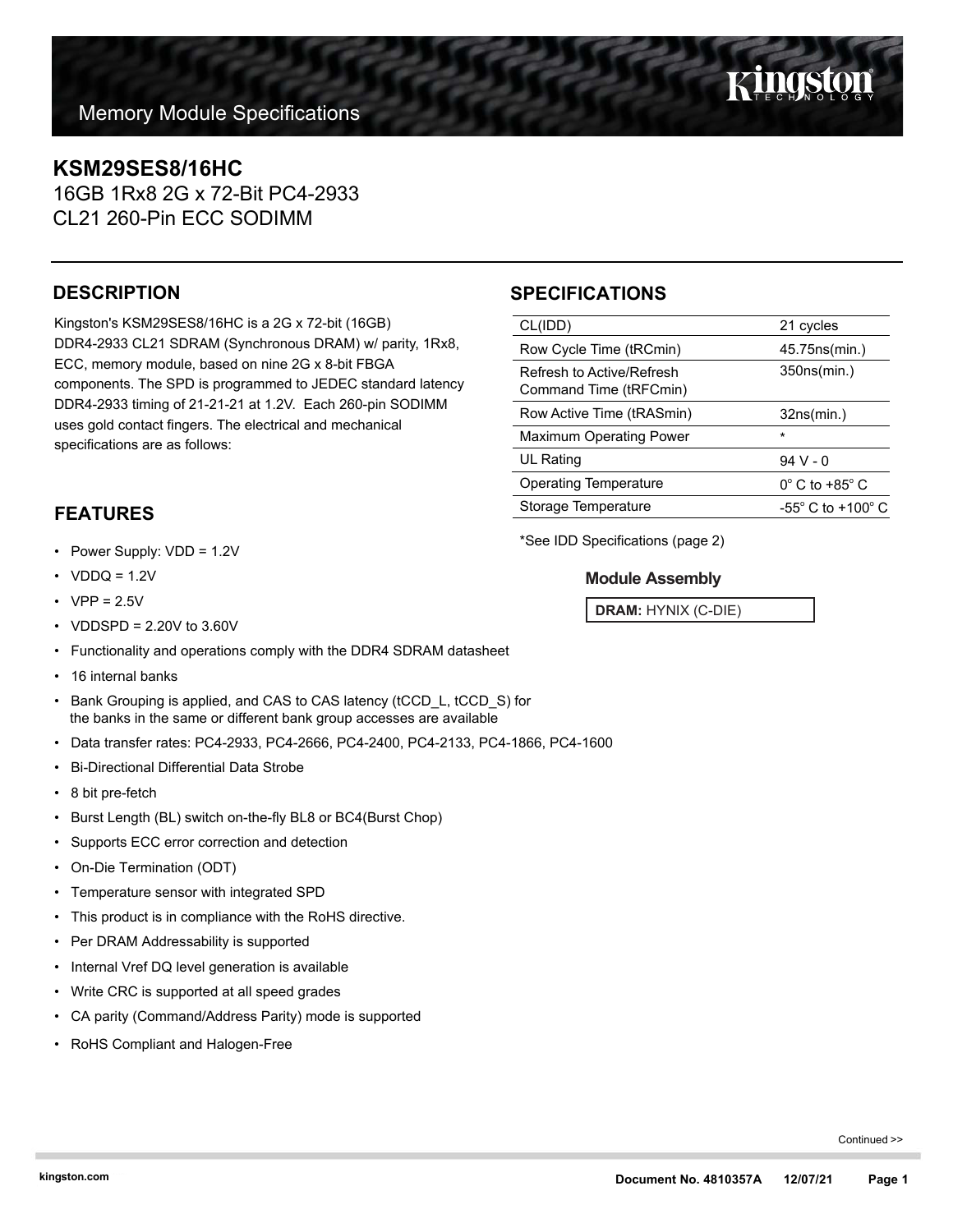# **IDD Specifications**

| <b>IDD</b>        |      |      |  |  |
|-------------------|------|------|--|--|
| <b>Symbol</b>     | 2933 | unit |  |  |
| IDD <sub>0</sub>  | 347  | mA   |  |  |
| IDD0A             | 347  | mA   |  |  |
| IDD1              | 410  | mA   |  |  |
| IDD1A             | 440  | mA   |  |  |
| IDD2N             | 257  | mA   |  |  |
| IDD2NA            | 257  | mA   |  |  |
| IDD2NT            | 291  | mA   |  |  |
| IDD2NL            | 180  | mA   |  |  |
| IDD2NG            | 257  | mA   |  |  |
| IDD2ND            | 235  | mA   |  |  |
| IDD2NP            | 263  | mA   |  |  |
| IDD2P             | 176  | mA   |  |  |
| IDD <sub>20</sub> | 238  | mA   |  |  |
| IDD3N             | 480  | mA   |  |  |
| IDD3NA            | 480  | mA   |  |  |
| IDD3P             | 409  | mA   |  |  |
| IDD4R             | 1082 | mA   |  |  |
| IDD4RA            | 1096 | mA   |  |  |
| IDD4RB            | 1090 | mA   |  |  |
| IDD4W             | 1040 | mA   |  |  |
| IDD4WA            | 1075 | mA   |  |  |
| IDD4WB            | 975  | mA   |  |  |
| IDD4WC            | 1032 | mA   |  |  |
| IDD4WP            | 1198 | mA   |  |  |
| IDD5B             | 4752 | mA   |  |  |
| IDD5F2            | 3252 | mA   |  |  |
| IDD5F4            | 2618 | mA   |  |  |
| IDD6N             | 342  | mA   |  |  |
| IDD6E             | 544  | mA   |  |  |
| IDD6R             | 147  | mA   |  |  |
| IDD6A             | 579  | mA   |  |  |
| IDD7              | 1290 | mA   |  |  |
| IDD8              | 91   | mA   |  |  |

| <b>IDD</b>         |      | unit | <b>IPP</b> |                  | unit |    |
|--------------------|------|------|------------|------------------|------|----|
| <b>Symbol</b>      | 2933 |      |            | <b>Symbol</b>    | 2933 |    |
| IDD <sub>0</sub>   | 347  | mA   |            | IPP <sub>0</sub> | 22   | mA |
| IDD0A              | 347  | mA   |            | IPP1             | 25   | mA |
| IDD1               | 410  | mA   |            | IPP2N            | 8    | mA |
| IDD1A              | 440  | mA   |            | IPP2P            | 8    | mA |
| IDD <sub>2N</sub>  | 257  | mA   |            | IPP3N            | 10   | mA |
| IDD2NA             | 257  | mA   |            | IPP3P            | 10   | mA |
| <b>IDD2NT</b>      | 291  | mA   |            | IPP4R            | 45   | mA |
| <b>IDD2NL</b>      | 180  | mA   |            | IPP4W            | 45   | mA |
| IDD2NG             | 257  | mA   |            | IPP5B            | 484  | mA |
| IDD2ND             | 235  | mA   |            | IPP5F2           | 316  | mA |
| IDD2NP             | 263  | mA   |            | IPP5F4           | 262  | mA |
| IDD <sub>2</sub> P | 176  | mA   |            | IPP6N            | 33   | mA |
| IDD <sub>2Q</sub>  | 238  | mA   |            | IPP6E            | 58   | mA |
| IDD3N              | 480  | mA   |            | IPP6R            | 14   | mA |
| IDD3NA             | 480  | mA   |            | IPP6A            | 51   | mA |
| IDD3P              | 409  | mA   |            | IPP7             | 132  | mA |
| IDD4R              | 1082 | mA   |            | IPP8             | 8    | mA |